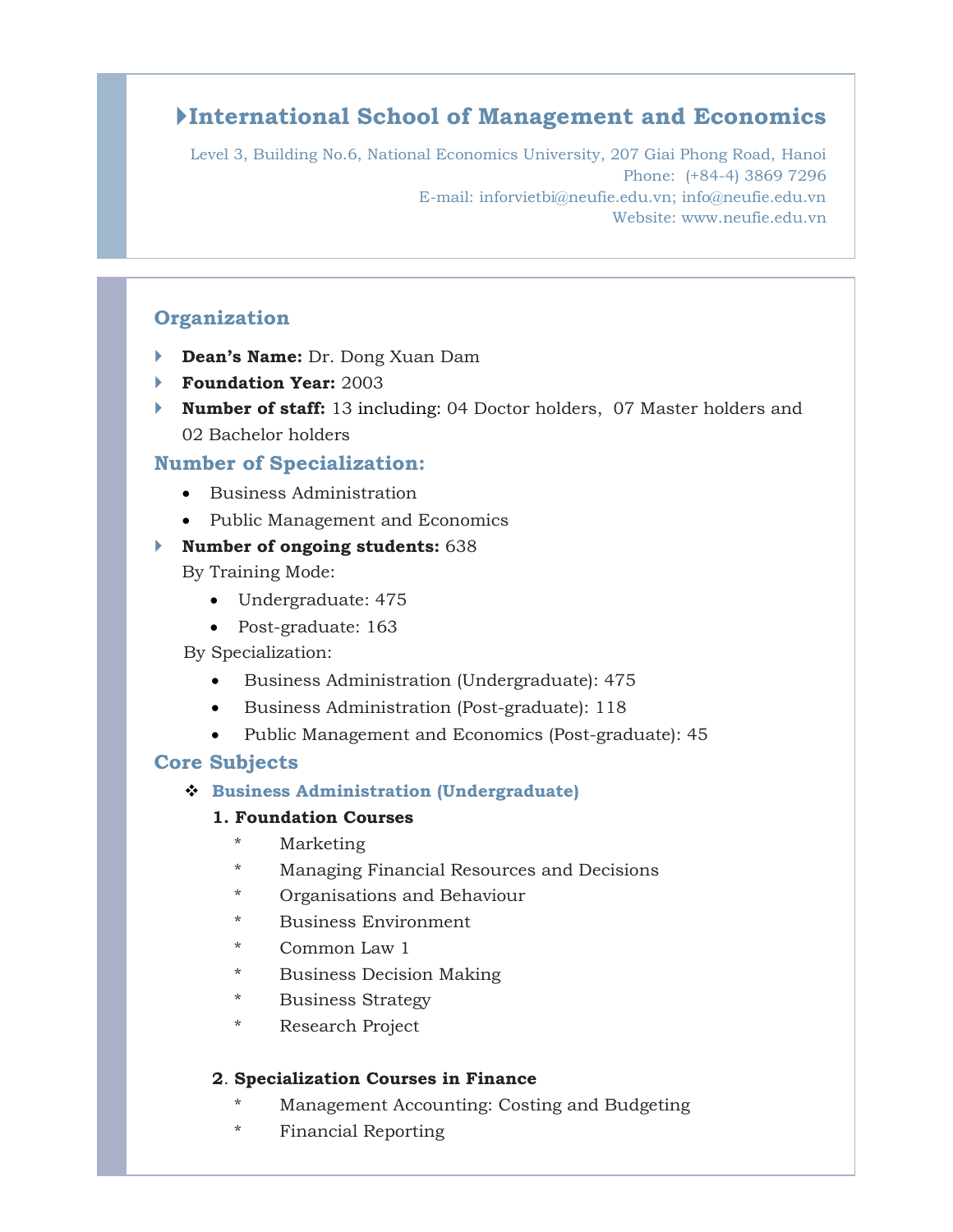- \* Financial Systems and Auditing
- \* Taxation

## **3**. **Specialization Courses in Marketing**

- \* Marketing Intelligence
- Advertising and Promotion
- **Marketing Planning**
- \* Sales Planning and Operations

## **4. Specialization Courses in Management**

- Managing Professional Development
- \* Working with and Leading People
- \* Managing Activities to achieve good results
- \* Managing Communications, Knowledge and Information

## **Business Administration (Post-graduate)**

# **1. Foundation Courses**

- \* Accounting & Introduction to Corporate Finance
- Corporate Finance & Business Planning
- **Marketing**
- Strategic Management
- Human Resources Management
- Social Law
- Management and Organization
- Entrepreneurship & New Ventures
- Business Law
- Taxation and VAT
- \* Innovation & Property Rights
- \* Role of the State in the Economy

# **2. Specialization Courses in Finance**

- \* Banking
- \* Financial Markets
- Mergers & Acquisitions
- Information Systems Strategy

## **3. Specialization Courses in Marketing**

- \* Strategic & Operational Marketing Management
- \* Market Research, Business Information Systems & Competitive

## Intelligence

- \* Customer Relation Management
- \* International Marketing Strategies

## **4. Specialization Courses in Management**

4 courses among above 8 courses